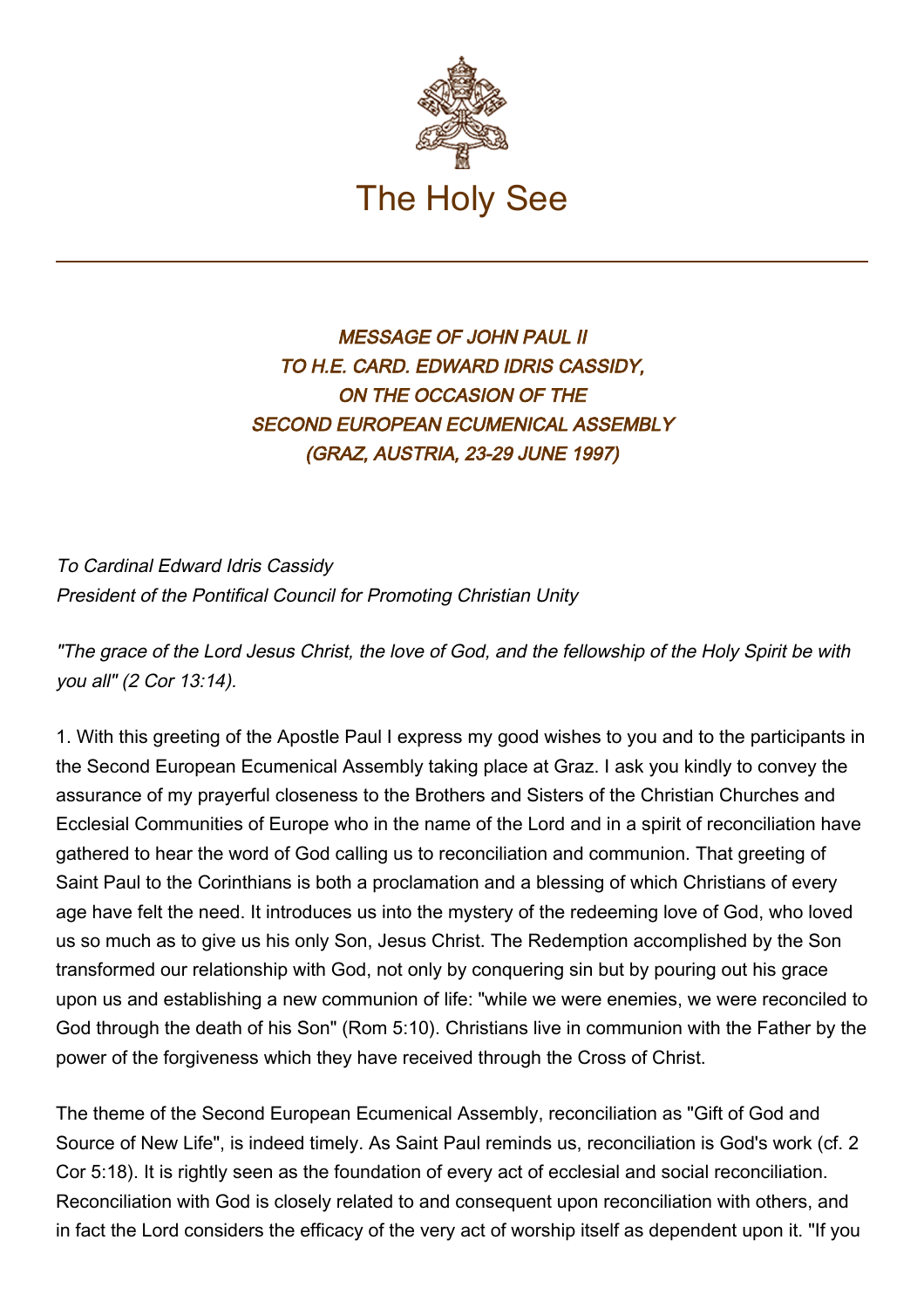are offering your gift at the altar" - he says - "and there remember that your brother has something against you, leave your gift there before the altar and go; first be reconciled to your brother, and then come and offer your gift" (Mt 5:23-24).

2. This Assembly is taking place after intense development in relations and in theological dialogue between Christians, a development which has resulted in a new atmosphere among us. With joy I observe that a particularly valuable result of our contacts and dialogue is the strengthening of our commitment to full unity on the basis of our increased awareness of the elements of faith which we have in common (cf. Encyclical Letter [Ut Unum Sint](http://www.vatican.va/edocs/ENG0221/_INDEX.HTM), 49). In a special way, the clearer understanding of the existing elements of communion which has resulted from previous dialogues forms the very basis of this present gathering of Christians with different confessional affiliations. I am confident that your encounter will be a source of great joy as you discern ever more clearly in one another the countenance of the Lord himself and recognize in each other's words the yearning to proclaim together the one faith in Christ.

3. "All this is from God, who through Christ reconciled us to himself and gave us the ministry of reconciliation" (2 Cor 5:18). Dear Brothers and Sisters, we are called to place ourselves at the service of reconciliation, in all its many aspects. It is not to the credit of Christians to proclaim the message of reconciliation while ourselves remaining divided, and even at times hostile to one another. There is still a need for the purification of our historical memory, marred by the wounds of a confused and sometimes violent past.

Europe has a very special responsibility with regard to ecumenism. It is in Europe that the major divisions between East and West and within the West have arisen. However, it is also in Europe that serious efforts directed towards Christian reconciliation and the search for full visible unity have taken place. This Assembly bears testimony to how much is being achieved in promoting theological dialogue by fostering that spiritual movement known as the dialogue of charity, which creates the conditions in which theological dialogue can evolve with clarity, frankness and mutual trust.

4. At another level, the European continent yearns today for the reconciliation of its peoples and the elimination of divisive social conditions. A more positive relationship has emerged between East and West following the decline of communist regimes. However, new problems and new tensions have also arisen, sometimes expressing themselves violently in open conflict. Christians have a special responsibility in these struggles, for their very spiritual inheritance embodies the spirit of forgiveness and peace.

In a Europe which is seeking not only economic but also political and social cohesion, Christians of the East and West can offer a common yet distinct contribution to the spiritual dimension of the continent. We must neither forget nor mislay the values which Christianity has conferred on the history of Europe. As followers of Christ we must all be deeply convinced that we have a common